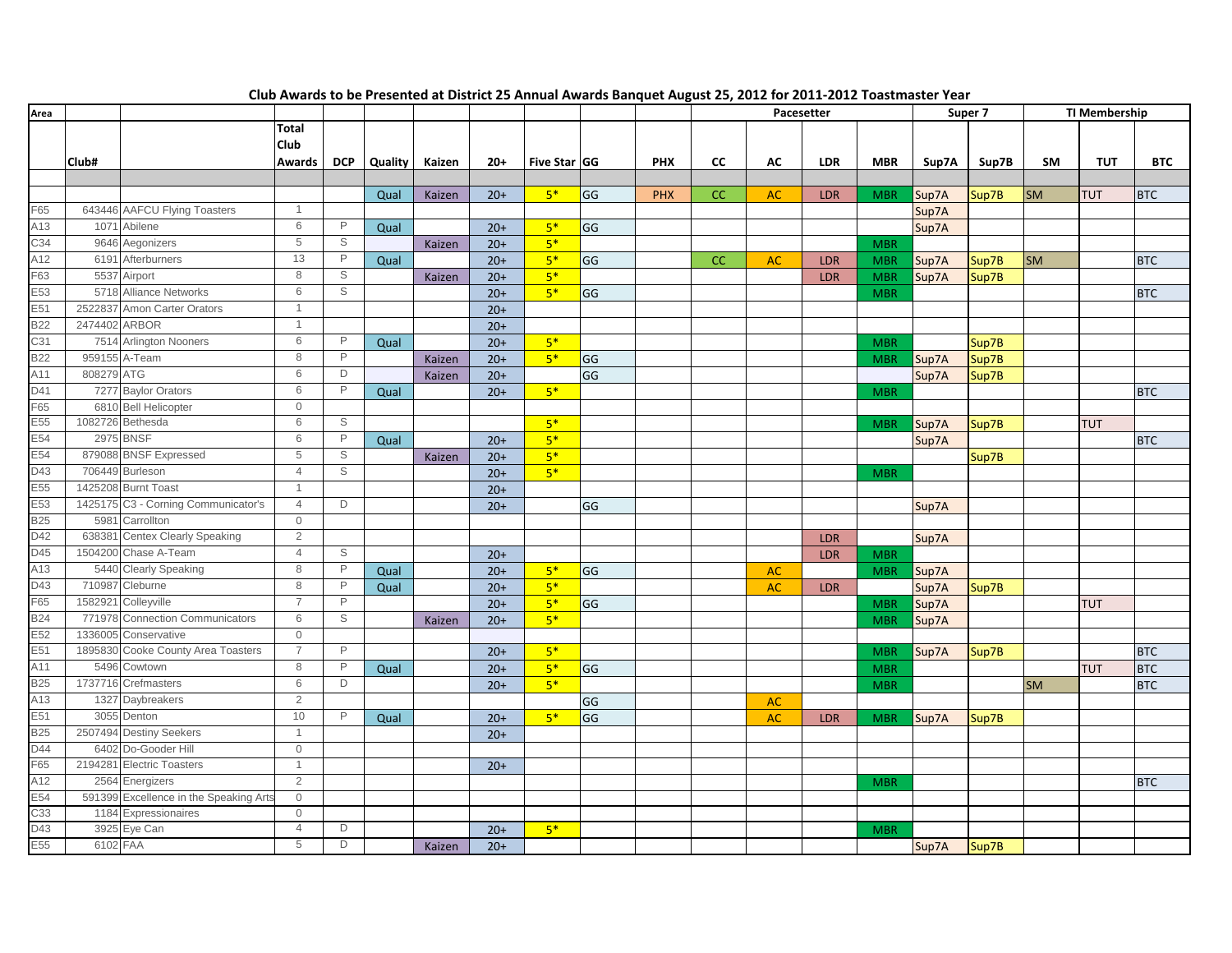| Area              |            |                                       |                |                |         |        |       |              |    |            | Pacesetter |    |            | Super 7    |       | <b>TI Membership</b> |    |            |            |
|-------------------|------------|---------------------------------------|----------------|----------------|---------|--------|-------|--------------|----|------------|------------|----|------------|------------|-------|----------------------|----|------------|------------|
|                   |            |                                       | <b>Total</b>   |                |         |        |       |              |    |            |            |    |            |            |       |                      |    |            |            |
|                   |            |                                       | <b>Club</b>    |                |         |        |       |              |    |            |            |    |            |            |       |                      |    |            |            |
|                   | Club#      |                                       | Awards         | <b>DCP</b>     | Quality | Kaizen | $20+$ | Five Star GG |    | <b>PHX</b> | CC         | AC | <b>LDR</b> | <b>MBR</b> | Sup7A | Sup7B                | SM | <b>TUT</b> | <b>BTC</b> |
|                   |            |                                       |                |                |         |        |       |              |    |            |            |    |            |            |       |                      |    |            |            |
| A15               |            | 4355 Fighter Enterprise               | 9              | P              |         | Kaizen | $20+$ | $5*$         | GG |            |            |    | <b>LDR</b> | <b>MBR</b> | Sup7A | Sup7B                |    |            |            |
| D44               |            | 8474 First Command                    | $\mathbf 0$    |                |         |        |       |              |    |            |            |    |            |            |       |                      |    |            |            |
| D42               | 7351       | Fish Pond                             | $\overline{4}$ | P              |         | Kaizen | $20+$ |              | GG |            |            |    |            |            |       |                      |    |            |            |
| F65               |            | 4370 Flagship Speakers                | 8              | $\mathsf{P}$   |         | Kaizen | $20+$ | $5*$         | GG |            |            |    | <b>LDR</b> | <b>MBR</b> | Sup7A |                      |    |            |            |
| <b>B24</b>        |            | 1476720 Flower Mound                  | $\overline{7}$ | S              |         |        | $20+$ | $5*$         |    |            |            |    |            | <b>MBR</b> | Sup7A | Sup7B                |    |            | <b>BTC</b> |
| C34               |            | 1378170 Fort Worth Project Managemer  | $\overline{1}$ |                |         |        |       |              |    |            |            |    |            |            |       | Sup7B                |    |            |            |
| E51               | 2380794 GM |                                       | $\overline{1}$ |                |         |        | $20+$ |              |    |            |            |    |            |            |       |                      |    |            |            |
| F63               |            | 5297 Golden Triangle                  | $\mathbf 0$    |                |         |        |       |              |    |            |            |    |            |            |       |                      |    |            |            |
| <b>B25</b>        |            | 1912 Grace                            | 5              | P              |         |        | $20+$ | $5*$         |    |            |            |    | <b>LDR</b> |            | Sup7A |                      |    |            |            |
| C33               | 6332       | <b>Grand Prairie</b>                  | $\overline{7}$ | S              |         | Kaizen | $20+$ | $5*$         |    |            |            |    |            | <b>MBR</b> | Sup7A |                      |    |            | <b>BTC</b> |
| C33               |            | 1679338 Grand Prairie Aerospace       | 5              | $\mathsf{P}$   |         |        | $20+$ | $5*$         |    |            |            |    |            | <b>MBR</b> | Sup7A |                      |    |            |            |
| D41               |            | 676842 Heart of Texas Bridge Gappers  | 9              | $\mathsf{P}$   |         |        | $20+$ | $5*$         |    | <b>PHX</b> |            |    | <b>LDR</b> | <b>MBR</b> | Sup7A | Sup7B                |    |            | <b>BTC</b> |
| <b>B25</b>        |            | 8507 House Speakers                   | 3              | S              |         |        |       | $5*$         |    |            |            |    |            | <b>MBR</b> |       |                      |    |            |            |
| C32               |            | 1247787 ICE Breakers                  | $\overline{1}$ |                |         |        |       |              |    |            |            |    | <b>LDR</b> |            |       |                      |    |            |            |
| <b>B21</b>        | 6411       | <b>Inner Voice</b>                    | 8              | P              |         | Kaizen | $20+$ | $5*$         | GG |            |            |    |            | <b>MBR</b> | Sup7A | Sup7B                |    |            |            |
| C32               |            | 3365 Irving                           | $\overline{1}$ |                |         |        |       |              |    |            |            |    |            |            | Sup7A |                      |    |            |            |
| F61               | 1483991    | <b>IT EGOS</b>                        | 3              |                |         |        | $20+$ |              |    |            |            |    |            | <b>MBR</b> |       |                      |    | <b>TUT</b> |            |
| A15               | 1908075    | <b>KCM</b>                            | $\overline{7}$ | P              |         |        | $20+$ | $5*$         | GG |            |            |    |            | <b>MBR</b> | Sup7A |                      |    |            |            |
| E53               | 621025     | Keller Communicators                  | 9              | $\mathsf{P}$   | Qual    |        | $20+$ | $5*$         | GG |            |            |    | <b>LDR</b> | <b>MBR</b> | Sup7A | Sup7B<br>Sup7B       |    |            |            |
| A12               | 1826901    | Kimbo                                 | 3              |                |         |        |       |              |    |            |            |    |            | <b>MBR</b> | Sup7A |                      |    |            | <b>BTC</b> |
| <b>B24</b>        | 778421     | Lake Vista                            | 6              | D              |         | Kaizen | $20+$ |              |    |            |            |    | <b>LDR</b> | <b>MBR</b> |       |                      |    |            | <b>BTC</b> |
| <b>B25</b>        | 3692       | Lakeside                              | $\overline{7}$ | $\mathsf{P}$   | Qual    |        | $20+$ | $5*$         |    |            |            |    | <b>LDR</b> | <b>MBR</b> | Sup7A |                      |    |            |            |
| F62               |            | 8055 Las Colinas Communicators        | 9              | P              |         |        | $20+$ | $5*$         |    |            |            |    |            |            | Sup7A |                      |    | <b>TUT</b> | <b>BTC</b> |
| F62               | 1465837    | Las Colinas Towers                    | $\mathbf 0$    |                | Qual    |        |       |              |    |            |            |    |            | <b>MBR</b> |       | Sup7B                |    |            |            |
| F61               | 1879279    | Leaders-Speakers of Tomorrov          | $\mathbf 0$    |                |         |        |       |              |    |            |            |    |            |            |       |                      |    |            |            |
| E51               | 1009806    | Little Elm                            | $\overline{2}$ | D              |         |        | $20+$ |              |    |            |            |    |            |            |       |                      |    |            |            |
| A15               | 9916       | <b>LM AeroSpeakers</b>                | 9              | P              |         |        | $20+$ | $5*$         | GG | <b>PHX</b> |            |    |            |            |       |                      |    |            |            |
| E53               |            | 988129 Logically Speaking             | 2              | D              |         |        |       |              |    |            |            |    | <b>LDR</b> | <b>MBR</b> | Sup7A | Sup7B                |    |            |            |
| A12               | 3178       | Longhorn                              | 5              | $\mathbb S$    |         |        |       |              |    |            |            |    |            |            |       | Sup7B                |    |            |            |
| D45               |            | 1914260 Mansfield Sunrise             | 3              | S              |         | Kaizen | $20+$ |              | GG |            |            |    |            | <b>MBR</b> |       |                      |    |            |            |
| E54               |            | 1847206 Mercedes-Benz Financial Servi | 3              | $\overline{D}$ |         |        | $20+$ |              |    |            |            |    |            | <b>MBR</b> |       |                      |    |            |            |
| <b>B22</b>        |            | 1556113 Michael's Craft Masters       | $\overline{7}$ | $\mathsf{P}$   |         |        | $20+$ |              |    |            |            |    |            | <b>MBR</b> |       |                      |    |            |            |
| <b>B24</b>        |            | 2278 Microsoft LC                     | $\mathbf{0}$   |                |         |        | $20+$ |              | GG |            | CC         |    | <b>LDR</b> | <b>MBR</b> |       |                      |    |            | <b>BTC</b> |
| F65               |            | 7694 MidCities Achievers              | 5              | P              |         |        |       |              |    |            |            |    |            |            |       |                      |    |            |            |
|                   |            |                                       | $\Omega$       |                |         |        |       | $5*$         |    |            |            |    |            | <b>MBR</b> | Sup7A | Sup7B                |    |            |            |
| C34<br><b>B21</b> |            | 2476 Mid-Cities Noontime              | $\mathbf 0$    |                |         |        |       |              |    |            |            |    |            |            |       |                      |    |            |            |
| E52               |            | 5922 Nissan<br>420 North TX           | 5              | S              |         |        |       |              |    |            |            |    |            |            |       |                      |    |            |            |
| A15               |            | Northwest Tarrant                     | 3              |                |         | Kaizen | $20+$ |              | GG |            |            |    |            |            |       | Sup7B                |    |            |            |
|                   | 1440249    |                                       |                |                |         |        |       |              |    |            |            |    | <b>LDR</b> |            | Sup7A | Sup7B                |    |            |            |
| E53               |            | 4354 Off The Cuff                     | 6              | S              |         |        |       | $5*$         |    |            |            |    |            | <b>MBR</b> | Sup7A |                      |    | <b>TUT</b> | <b>BTC</b> |
| F62               |            | 3006 Oration Plus                     | $\mathbf{0}$   |                |         |        |       |              |    |            |            |    |            |            |       |                      |    |            |            |
| E55               |            | 897575 Out On The Town                | 10             | P              |         | Kaizen | $20+$ | $5*$         |    |            | CC         |    | <b>LDR</b> | <b>MBR</b> | Sup7A | Sup7B                |    |            | <b>BTC</b> |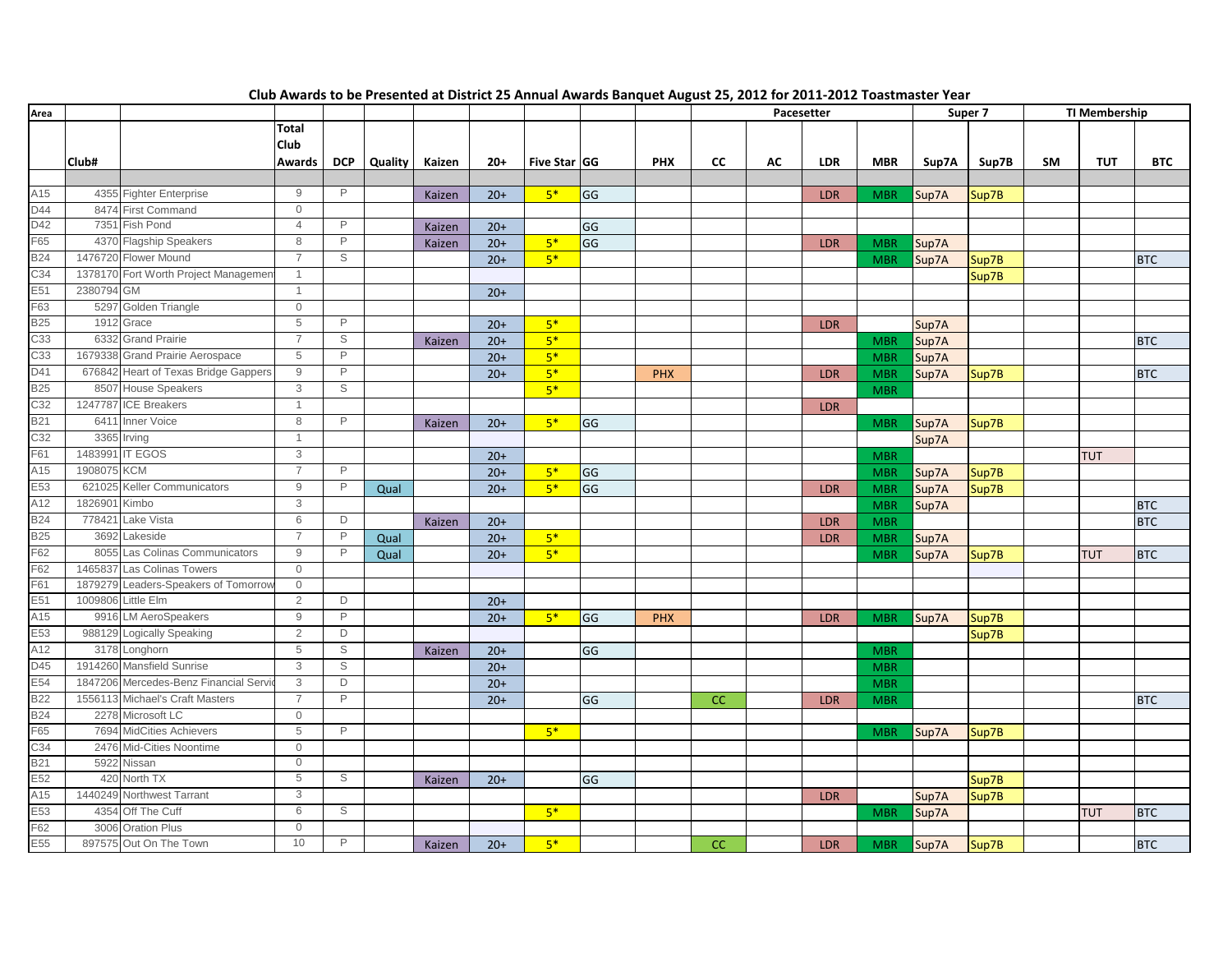| Area       |         |                                        |                |              |         |        |       |              |    |            | Pacesetter |           |            | Super 7    |       | <b>TI Membership</b> |           |            |            |
|------------|---------|----------------------------------------|----------------|--------------|---------|--------|-------|--------------|----|------------|------------|-----------|------------|------------|-------|----------------------|-----------|------------|------------|
|            |         |                                        | <b>Total</b>   |              |         |        |       |              |    |            |            |           |            |            |       |                      |           |            |            |
|            |         |                                        | Club           |              |         |        |       |              |    |            |            |           |            |            |       |                      |           |            |            |
|            | Club#   |                                        | Awards         | <b>DCP</b>   | Quality | Kaizen | $20+$ | Five Star GG |    | <b>PHX</b> | CC         | AC        | <b>LDR</b> | <b>MBR</b> | Sup7A | Sup7B                | SM        | <b>TUT</b> | <b>BTC</b> |
|            |         |                                        |                |              |         |        |       |              |    |            |            |           |            |            |       |                      |           |            |            |
| A14        |         | 1587802 PDX RxOrators                  | $\overline{7}$ | P            |         |        | $20+$ | $5*$         | GG |            |            |           | <b>LDR</b> |            | Sup7A | Sup7B                |           |            |            |
| F61        |         | 6497 Phi Rappa Yappa                   | 8              | $\mathsf{P}$ |         | Kaizen | $20+$ | $5*$         |    |            |            |           | LDR        | <b>MBR</b> | Sup7A |                      | <b>SM</b> |            |            |
| C33        |         | 5286 Plane Talk                        | $\mathbf 0$    |              |         |        |       |              |    |            |            |           |            |            |       |                      |           |            |            |
| A11        |         | 349 Plus-Two                           | 8              | $\mathsf{P}$ | Qual    |        | $20+$ | $5*$         | GG |            |            |           | <b>LDR</b> | <b>MBR</b> | Sup7A |                      |           |            |            |
| C33        |         | 4538 Power Communicators               | $\overline{7}$ | S            |         | Kaizen | $20+$ | $5*$         | GG |            |            |           |            | <b>MBR</b> | Sup7A |                      |           |            |            |
| D45        |         | 7407 Pro A.M.                          | $\overline{7}$ | $\mathsf{P}$ | Qual    |        | $20+$ | $5*$         |    |            |            |           |            | <b>MBR</b> |       | Sup7B                |           |            | <b>BTC</b> |
| A15        |         | 2184904 Project Managers & Systems Er  | 3              |              |         |        | $20+$ |              | GG |            |            |           |            |            |       | Sup7B                |           |            |            |
| C35        |         | 1061347 Public Health Speakers         | $\overline{7}$ | P            | Qual    |        | $20+$ | $5*$         | GG |            |            |           | <b>LDR</b> |            |       |                      |           |            | <b>BTC</b> |
| A15        |         | 2008 Quicksilver Express               | 8              | P            | Qual    |        | $20+$ | $5*$         | GG |            |            |           | <b>LDR</b> |            | Sup7A | Sup7B                |           |            |            |
| A11        |         | 2971 Reveille                          | $\overline{1}$ |              |         |        | $20+$ |              |    |            |            |           |            |            |       |                      |           |            |            |
| F64        |         | 4236 Roanoke Texas                     | 2              |              |         |        |       |              |    |            | <b>CC</b>  |           |            |            | Sup7A |                      |           |            |            |
| C31        |         | 5213 Ryan Plaza                        | 9              | $\mathsf{P}$ |         | Kaizen | $20+$ | $5*$         |    |            |            |           | <b>LDR</b> | <b>MBR</b> | Sup7A | Sup7B                |           |            | <b>BTC</b> |
| F64        |         | 746 Sabre Classic                      | 6              | $\mathsf{P}$ |         | Kaizen | $20+$ | $5*$         |    |            |            |           |            | <b>MBR</b> |       | Sup7B                |           |            |            |
| E55        |         | 1082792 Savvy Sayers                   | $\overline{7}$ | S            |         | Kaizen | $20+$ |              |    |            |            |           | <b>LDR</b> |            | Sup7A | Sup7B                |           |            | <b>BTC</b> |
| <b>B22</b> |         | 4225 Shining Stars                     | 6              | $\mathsf{P}$ | Qual    |        | $20+$ |              | GG |            |            |           | LDR        |            | Sup7A |                      |           |            |            |
| C31        |         | 1171841 Siemens Arlington/Grand Prairi | 7              | S            |         | Kaizen | $20+$ | $5*$         |    |            |            |           | LDR        | <b>MBR</b> | Sup7A |                      |           |            |            |
| F63        |         | 1267200 Siemens DFW                    | $\overline{7}$ | S            |         | Kaizen | $20+$ | $5*$         |    |            |            |           | <b>LDR</b> | <b>MBR</b> |       |                      |           |            | <b>BTC</b> |
| C32        |         | 629 Six Twenty Nine                    | $\mathbf{0}$   |              |         |        |       |              |    |            |            |           |            |            |       |                      |           |            |            |
| D45        |         | 593906 Skymasters                      | $\overline{4}$ | S            |         |        |       | $5*$         |    |            |            |           |            | <b>MBR</b> |       |                      |           |            | <b>BTC</b> |
| D45        |         | 2112134 Soapbox Heroes                 | $\overline{1}$ |              |         |        |       |              |    |            |            |           | LDR        |            |       |                      |           |            |            |
| F64        |         | 4987 Southlake                         | 11             | $\mathsf{P}$ | Qual    |        | $20+$ | $5*$         | GG |            |            | <b>AC</b> | <b>LDR</b> | <b>MBR</b> | Sup7A | Sup7B                |           |            | <b>BTC</b> |
| F64        |         | 989 Southlake Reach for Success        | 6              | P            | Qual    |        | $20+$ | $5*$         |    |            |            |           |            | <b>MBR</b> |       | Sup7B                |           |            |            |
| F64        |         | 114 Southlake Summit                   | $\overline{7}$ | $\mathsf{P}$ |         |        | $20+$ | $5*$         |    | <b>PHX</b> |            | <b>AC</b> |            | <b>MBR</b> |       | Sup7B                |           |            |            |
| <b>B21</b> |         | 1390864 Speak Easys                    | $\mathbf{0}$   |              |         |        |       |              |    |            |            |           |            |            |       |                      |           |            |            |
| F64        |         | 633 Speak With Success                 | 8              | $\mathsf{P}$ | Qual    |        | $20+$ | $5*$         | GG |            |            |           |            | <b>MBR</b> | Sup7A | Sup7B                |           |            |            |
| C34        |         | 633836 Speakers Exchange               | $\overline{4}$ |              |         |        |       |              |    |            | CC         | AC        | <b>LDR</b> |            | Sup7A |                      |           |            |            |
| C35        |         | 1540842 Speakers of the House          | 5              | S            |         |        | $20+$ |              |    |            |            |           | <b>LDR</b> | <b>MBR</b> |       |                      |           |            | <b>BTC</b> |
| A13        |         | 2568619 Speaking of BK                 | $\overline{1}$ |              |         |        | $20+$ |              |    |            |            |           |            |            |       |                      |           |            |            |
| <b>B21</b> |         | 768318 Speaking With Class             | 8              | S            |         | Kaizen | $20+$ | $5*$         |    |            |            |           |            | <b>MBR</b> | Sup7A | Sup7B                |           |            | <b>BTC</b> |
| A14        |         | 2380045 Sprint Speakers                | $\overline{2}$ |              |         |        | $20+$ |              |    |            |            |           |            | <b>MBR</b> |       |                      |           |            |            |
| <b>B25</b> |         | 2435611 Stryker Communicators          | $\overline{1}$ |              |         |        | $20+$ |              |    |            |            |           |            |            |       |                      |           |            |            |
| E52        |         | 2414550 Stryker Voice                  |                |              |         |        | $20+$ |              |    |            |            |           |            |            |       |                      |           |            |            |
| F61        |         | 7502 Successful Speakers               | 8              | S            |         | Kaizen | $20+$ | $5*$         | GG |            |            |           | LDR        | <b>MBR</b> |       |                      |           |            | <b>BTC</b> |
| <b>B23</b> |         | 6017 Talk Blue                         | $\mathbf{1}$   |              |         |        |       |              |    |            |            |           |            | <b>MBR</b> |       |                      |           |            |            |
| A12        |         | 1826942 Tarrant County                 | 6              | P            |         |        | $20+$ | $5*$         |    |            |            |           |            | <b>MBR</b> | Sup7A |                      |           |            | <b>BTC</b> |
| D44        | 5555    | <b>TCU</b>                             | 2              |              |         |        |       |              |    |            |            |           |            | <b>MBR</b> | Sup7A |                      |           |            |            |
| C31        |         | 2287526 Texas Toast                    | $\overline{1}$ |              |         |        | $20+$ |              |    |            |            |           |            |            |       |                      |           |            |            |
| <b>B23</b> | 1082229 | <b>Texas Toasters</b>                  | 2              |              |         |        |       |              |    |            |            |           |            | <b>MBR</b> |       |                      |           |            | <b>BTC</b> |
| C35        |         | 6572 Texas Wesleyan Spellbinders       | $9\,$          | P            | Qual    |        | $20+$ |              |    |            |            | <b>AC</b> | <b>LDR</b> | <b>MBR</b> | Sup7A | Sup7B                |           |            | <b>BTC</b> |
| C32        |         | 1415 Thumbs Up                         | 2              |              |         |        |       |              | GG |            |            |           |            | <b>MBR</b> |       |                      |           |            |            |
| A14        |         | 9595 Tip Top                           | 3              |              |         |        |       |              |    |            |            | <b>AC</b> |            |            | Sup7A | Sup7B                |           |            |            |